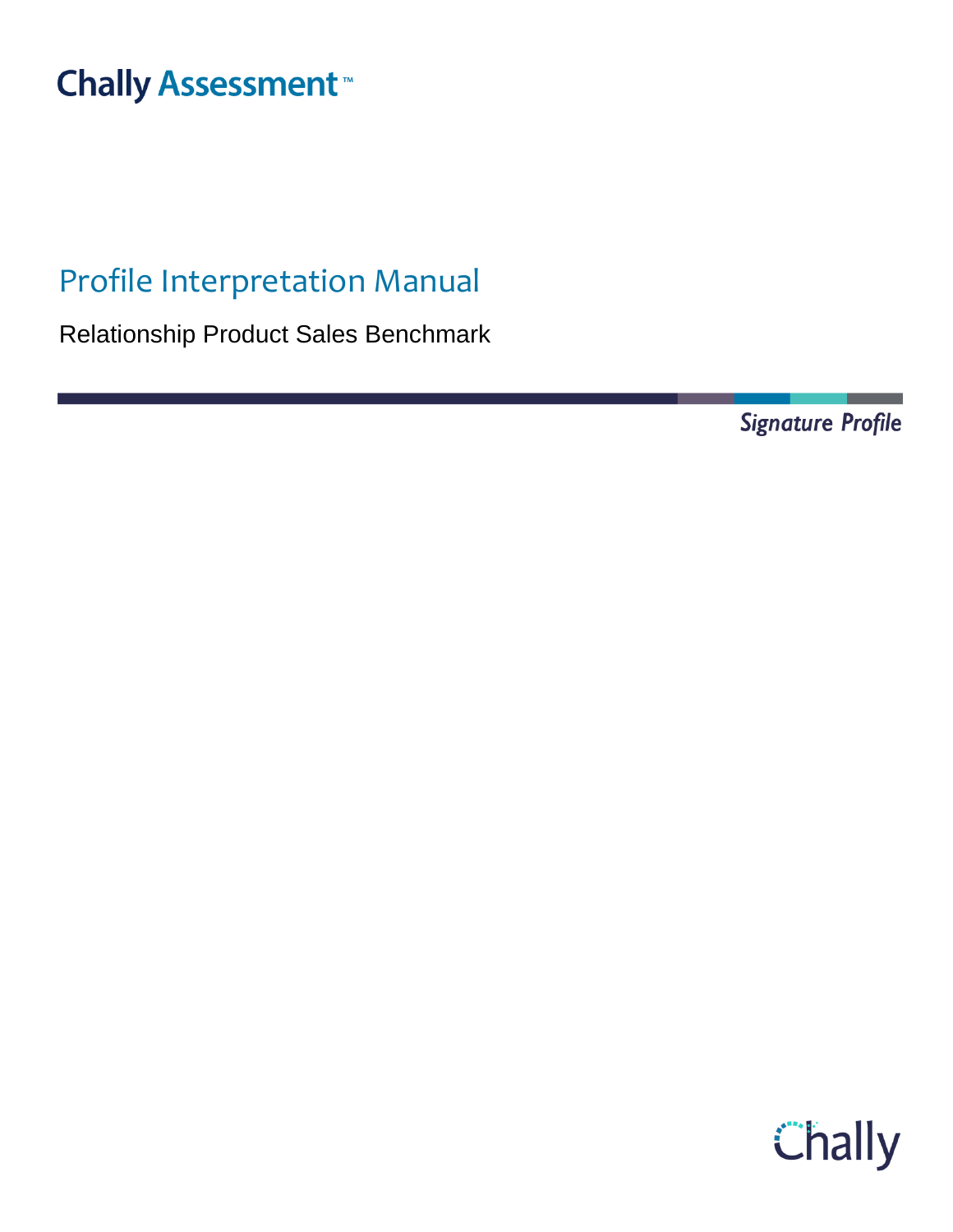## Benchmark Profile Description

The Relationship Product Sales role is responsible for acquiring new customers and servicing existing ones within an assigned territory/market – usually a 20/80 ratio of new to existing business. They sell the full array of products to buyers who are reasonably expert at using them. They are tasked with advocating for, and providing good service to, their customers, building strong relationships through regular contact and growing sales by uncovering additional buyers within the account and seeking referrals.

#### Predictive Competencies

- Overcomes Objections by Addressing Emotional Concerns
- Closes by Building Relationships
- Provides Service by Empathizing with Customer Concerns
- Effectively Communicates in an Informal Manner
- Drives Toward Success by Systematically Managing Accounts
- Expands Relationships and Networks Within Accounts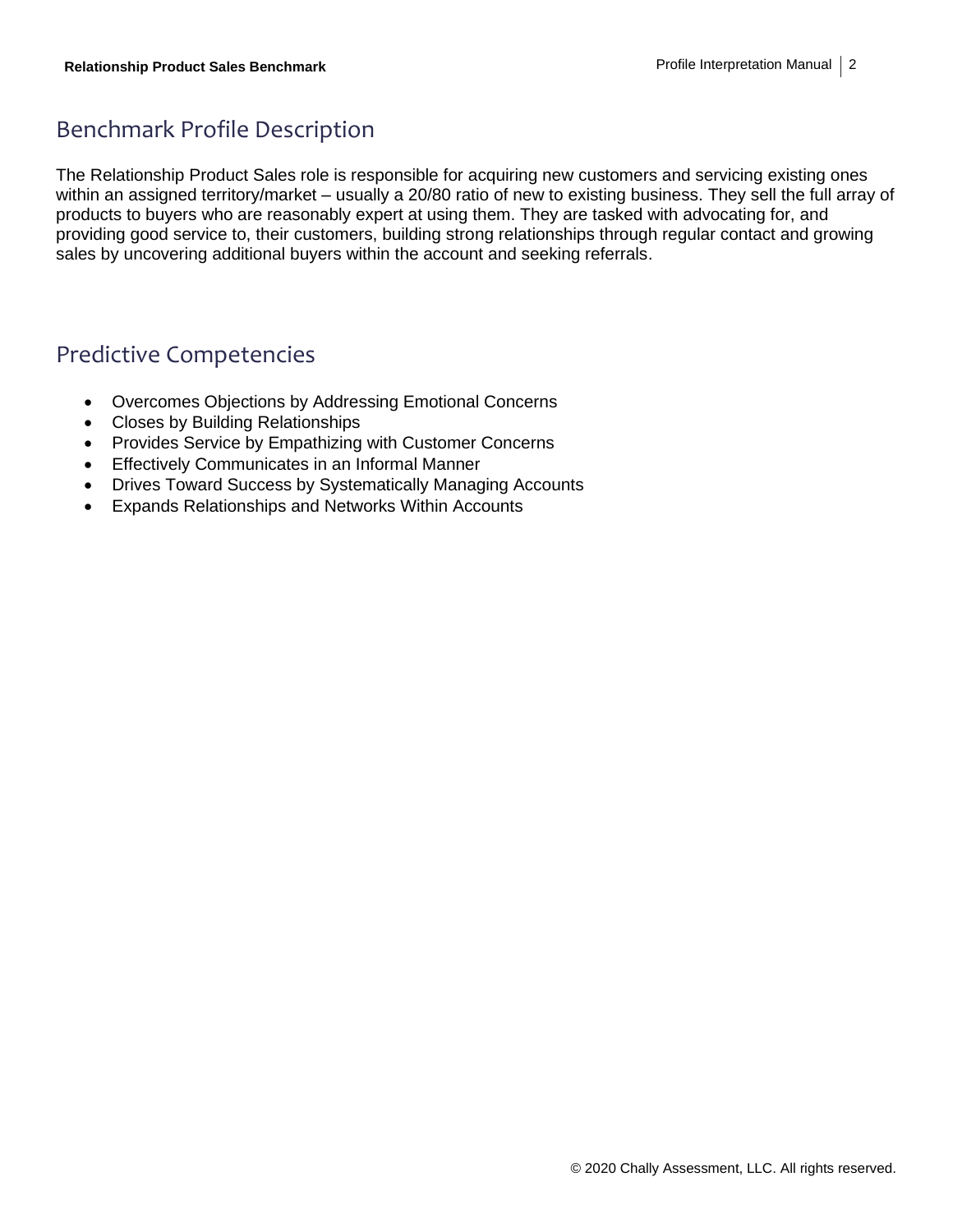## Predictive Competencies

#### Overcomes Objections by Addressing Emotional Concerns

Focuses on uncovering and resolving the emotional component of customer or prospect barriers to the sale; responds to any hint of concern or complaint that will keep a prospect from buying; takes responsibility for relieving the tension or distress of a prospect; draws on strong empathy for the prospect or customer to offer product alternatives and/or increased personal service to address concerns; is willing to take the heat of a prospect's concerns, believing that keeping the prospect happy is worth future business or goodwill; keeps the customer focused on what can be provided and compensates for objections that cannot be removed with personal support and commitment

| <b>LOW SCORES</b>                                                                                                                                                                                                                                                                                                                                                                                                                                                                 | <b>HIGH SCORES</b>                                                                                                                                                                                                                                                                                                                                                                                                                                                                                                                                                                                                                                                                                                                                                                          |
|-----------------------------------------------------------------------------------------------------------------------------------------------------------------------------------------------------------------------------------------------------------------------------------------------------------------------------------------------------------------------------------------------------------------------------------------------------------------------------------|---------------------------------------------------------------------------------------------------------------------------------------------------------------------------------------------------------------------------------------------------------------------------------------------------------------------------------------------------------------------------------------------------------------------------------------------------------------------------------------------------------------------------------------------------------------------------------------------------------------------------------------------------------------------------------------------------------------------------------------------------------------------------------------------|
| May believe so strongly in the product that there does<br>not appear to be a need to uncover additional<br>concerns<br>Misinterprets unspoken objections as nonexistent<br>objections<br>Dismisses objections without validating the prospect's<br>concerns<br>Does not believe there is a realistic chance to find a<br>mutually satisfying resolution to objections<br>Is argumentative in an effort to overcome versus<br>resolve objections<br>Can take objections personally | Intent on uncovering concerns that may prevent<br>L.<br>customer acceptance of the solution<br>Works hard at being responsive to any hint of concern<br>п<br>or complaint that could keep a prospect from buying<br>Promises support or enhancement of, not<br>п<br>replacement of, in-house expertise or invention<br>Justifies cost to the organization in terms of superior<br>п<br>delivery and added value advantage<br>Takes steps to 'win over' the user as well as the<br>decision maker (when not one in the same)<br>Knows the pros and cons of each offering in the<br>п<br>product line to help the customer select the best-fit<br>choice<br>Acts as an advocate for the prospect, offering<br>п<br>alternatives when feasible<br>Does not take customer resistance personally |

- **EXECT** A reluctance to uncover underlying concerns for fear of being seen as too pushy or invasive
- **•** A tendency to take resistance as a personal affront and bring too much emotion into the discussion
- **•** An impatience to get to an agreement so concerns are taken at face value and solutions are suggested before the full extent of the concern is uncovered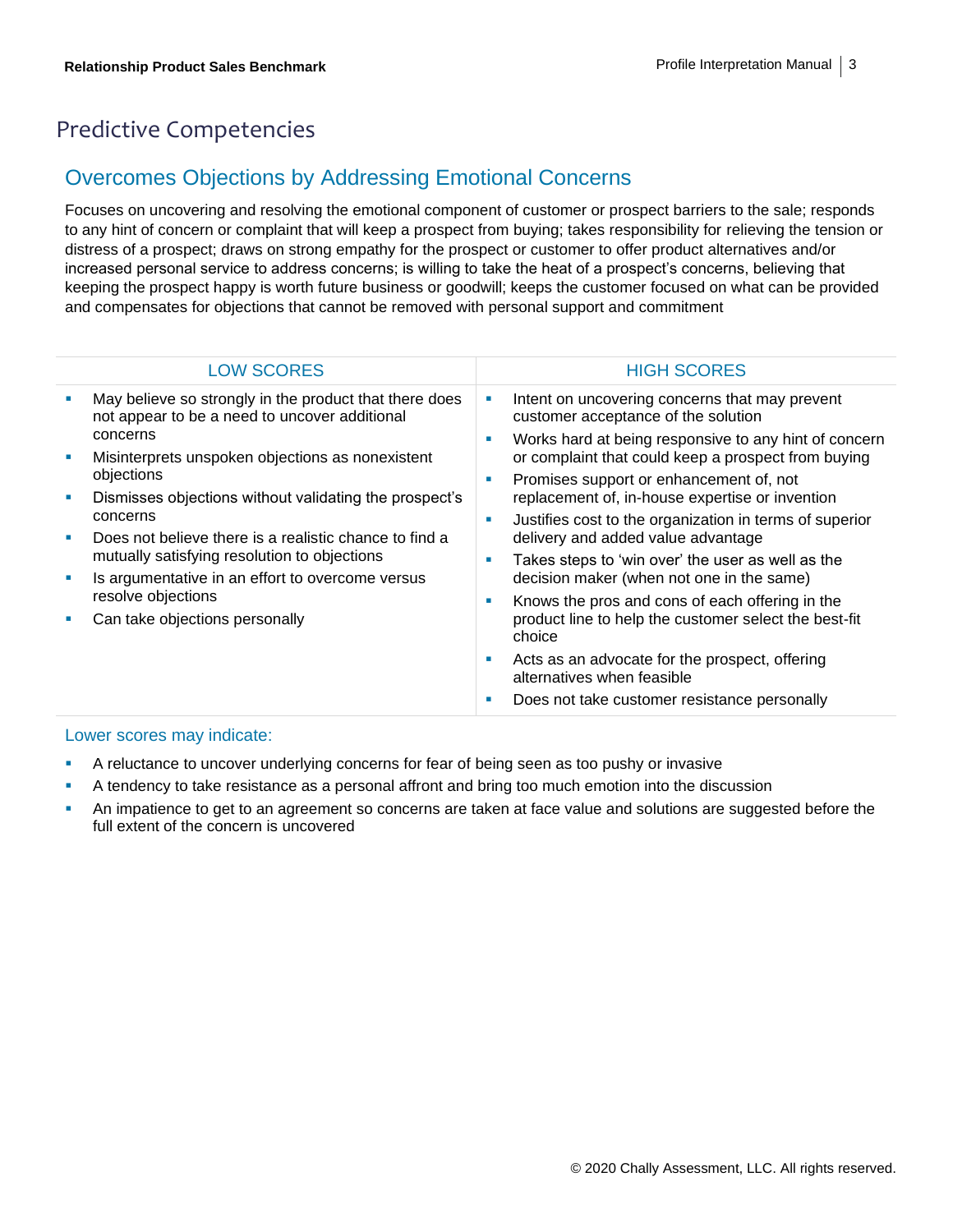## Closes by Building Relationships

Bases an assumptive close on personal friendship and loyalty; focuses more on emotional than logical benefits of the sale, such as what it takes for the individual to meet business goals and get ahead, versus emphasizing cash savings and cost reduction; determines and addresses relevant benefits important to the individual rather than work from a checklist; builds a personal trust and empathy with the customer, securing the purchase decision by becoming a player on their team

|                             | <b>LOW SCORES</b>                                                                                                                                                         |                             | <b>HIGH SCORES</b>                                                                                             |
|-----------------------------|---------------------------------------------------------------------------------------------------------------------------------------------------------------------------|-----------------------------|----------------------------------------------------------------------------------------------------------------|
|                             | Reticent to invest the time needed to cultivate a<br>personal relationship, preferring to emphasize logical<br>over emotional reasons for making the purchase<br>decision | ш                           | Patiently builds a personal relationship that will<br>cement the deal                                          |
|                             |                                                                                                                                                                           |                             | Brings customers to an acceptance of the purchase<br>decision by understanding what they need and              |
|                             | Tends to use a standard checklist that ends with<br>asking for the order rather than approach the close by                                                                |                             | addressing issues of specific concern to each<br>customer                                                      |
|                             | understanding what motivates a customer to sign off<br>on an agreement                                                                                                    | ш<br>ш                      | Accepts a purchase decision on a handshake                                                                     |
| $\mathcal{L}_{\mathcal{A}}$ | Waits for customers to come to the conclusion that<br>their needs will be satisfied by the product or service<br>offered                                                  | easier to ask for the order | Makes a personal investment in the client relationship,<br>and builds a mutual trust and loyalty that makes it |

- **EXECT LETT LETT IS CONTEGRATE THE VERGON CONTEGRATE IS CONTENT** LETT LETT LETT IS DETERMINE TO be LETT LETT IS NOT THE ISSUE OF  $\frac{1}{2}$  Letting the prospect/customer take control and responsibility for the timing of the seen as too pushy
- **•** A reticence to spend time building relationships so the focus is almost totally on the logical versus emotional reasons to make a specific purchase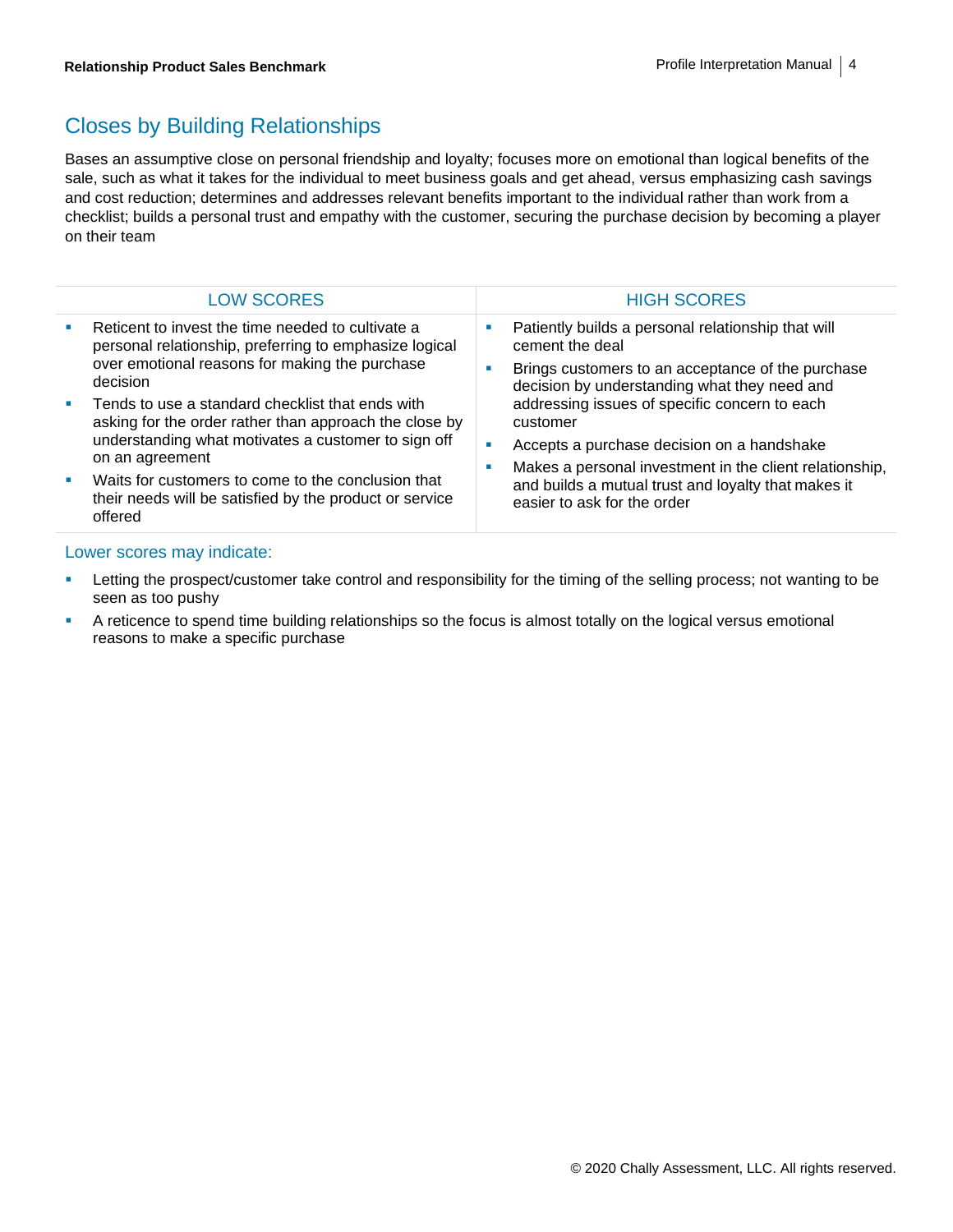## Provides Service by Empathizing with Customer Concerns

Empathizes with customers who feel they are not getting what they expect; is sensitive to customer concerns and demonstrates a sincere desire to help; listens to the nature of the problem without feeling that it is a personal attack; identifies with the customer's pain and works to relieve it; gives priority to making the customer happy; judges the success of service skills by how the customer feels about the resolution

| May treat the resolution and dismissal of a problem<br>Demonstrates loyalty to customers by using their<br>from a list of tasks as more important than the<br>satisfaction as a key performance measure<br>customer's satisfaction with the resolution<br>Seeks service solutions that resolve the problem with<br>ease, convenience and minimal disruption to the<br>By personalizing negative input from the customer,<br>adopts a position that is more adversarial than<br>customer<br>supportive<br>Provides an immediate response, even if just to<br>reassure the customer that the concern has been<br>Spotlights own contribution to the solution rather than<br>keep the focus on how the customer feels about the<br>heard and will be addressed<br>outcome<br>Increases a customer's comfort with communicating<br>problems or dissatisfaction by keeping own emotions<br>Wants to impress customers with the amount of time<br>in check and absent from the resolution process<br>and effort that is being expended, focusing more on<br>the process than on finding a solution<br>Asks for customer feedback about a service solution<br>to ensure complete satisfaction and a continuing<br>relationship<br>Believes the ultimate test of a service solution is the<br>customer's happiness with the outcome | <b>LOW SCORES</b> | <b>HIGH SCORES</b> |
|-----------------------------------------------------------------------------------------------------------------------------------------------------------------------------------------------------------------------------------------------------------------------------------------------------------------------------------------------------------------------------------------------------------------------------------------------------------------------------------------------------------------------------------------------------------------------------------------------------------------------------------------------------------------------------------------------------------------------------------------------------------------------------------------------------------------------------------------------------------------------------------------------------------------------------------------------------------------------------------------------------------------------------------------------------------------------------------------------------------------------------------------------------------------------------------------------------------------------------------------------------------------------------------------------------------------------------|-------------------|--------------------|
|                                                                                                                                                                                                                                                                                                                                                                                                                                                                                                                                                                                                                                                                                                                                                                                                                                                                                                                                                                                                                                                                                                                                                                                                                                                                                                                             | ш<br>٠<br>ш       |                    |

- **EXECT** A tendency to try to solve the problem before getting enough information to understand the severity and scope of the issue
- A mechanical or less personal approach to the customer
- A tendency to vary the quality of service depending on the level of personal identification with the specific customer
- A desire to be seen as an equal with difficulty adopting a service orientation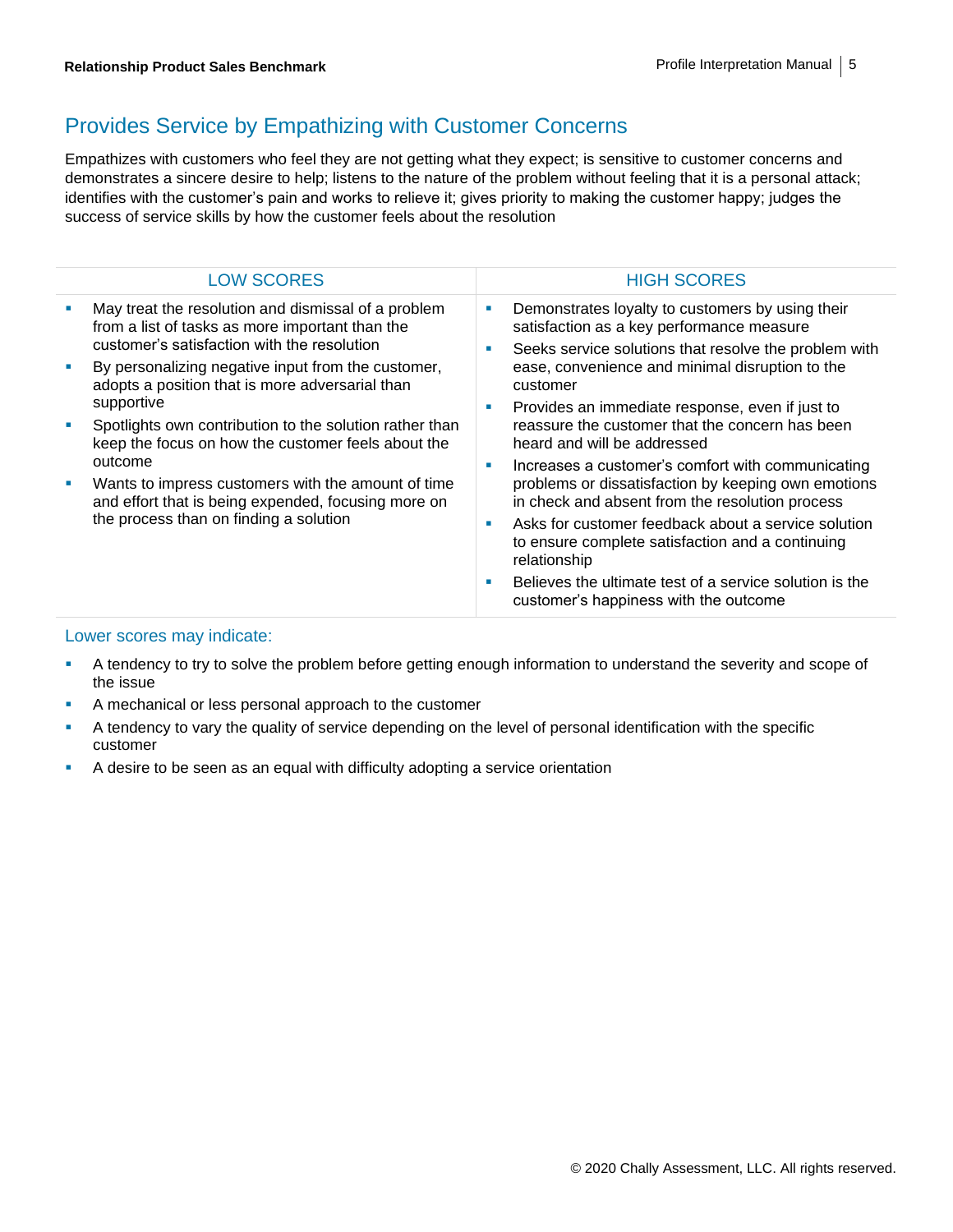## Effectively Communicates in an Informal Manner

Communicates essential points in an informal and conversational manner; prefers to share information in a one-on-one or small group situation; varies style and language to ensure listener understanding and is attentive to closing the loop on communications; seeks feedback and responds appropriately to listener reactions; makes presentations that are unrehearsed and adapted to individual situations

|   | <b>LOW SCORES</b>                                                                                                                                                                                                            |         | <b>HIGH SCORES</b>                                                                                                                                                               |
|---|------------------------------------------------------------------------------------------------------------------------------------------------------------------------------------------------------------------------------|---------|----------------------------------------------------------------------------------------------------------------------------------------------------------------------------------|
|   | May attempt a one-size-fits-all communication style<br>that does not account for different information needs<br>Sticking to a prepared script does not leave any room<br>for customer feedback/reaction or adjustment in the | a.<br>ш | Sensitive to the customer's circumstances and<br>response, adjusting the communication of information<br>or ideas to accommodate their need to know or level<br>of understanding |
| ш | presentation in response to that input<br>Unwilling to risk personal rejection or judgment, they<br>may create an image or persona rather than be<br>natural                                                                 |         | Encourages questions, comments, and feedback from<br>the customer                                                                                                                |
|   |                                                                                                                                                                                                                              |         | Backs an informal presentation with professional tools<br>and company guarantees                                                                                                 |
| ш | Keeps the audience at arm's length, making the<br>presentation seem less personal to the customer                                                                                                                            | a.      | Gives specific details of how/who/when, promising<br>that the complexity of delivery and servicing of the<br>product line will be shouldered by the seller                       |
|   |                                                                                                                                                                                                                              | ш       | Keeps the focus on content and substance, not flash<br>and performance                                                                                                           |
|   |                                                                                                                                                                                                                              | a.      | Creates a presentation that is informal, low-key, and<br>unrehearsed                                                                                                             |
|   |                                                                                                                                                                                                                              | ш       | Talks with the customer, creating a team feeling of<br>working together, versus directing a speech at the<br>customer                                                            |
|   |                                                                                                                                                                                                                              |         |                                                                                                                                                                                  |

- **EXECT** A tendency to rely on a very formal presentation style which is not as suitable for intimate groups or easily varied to meet their needs
- A preference for being reactive to questions rather than preparing a presentation of key idea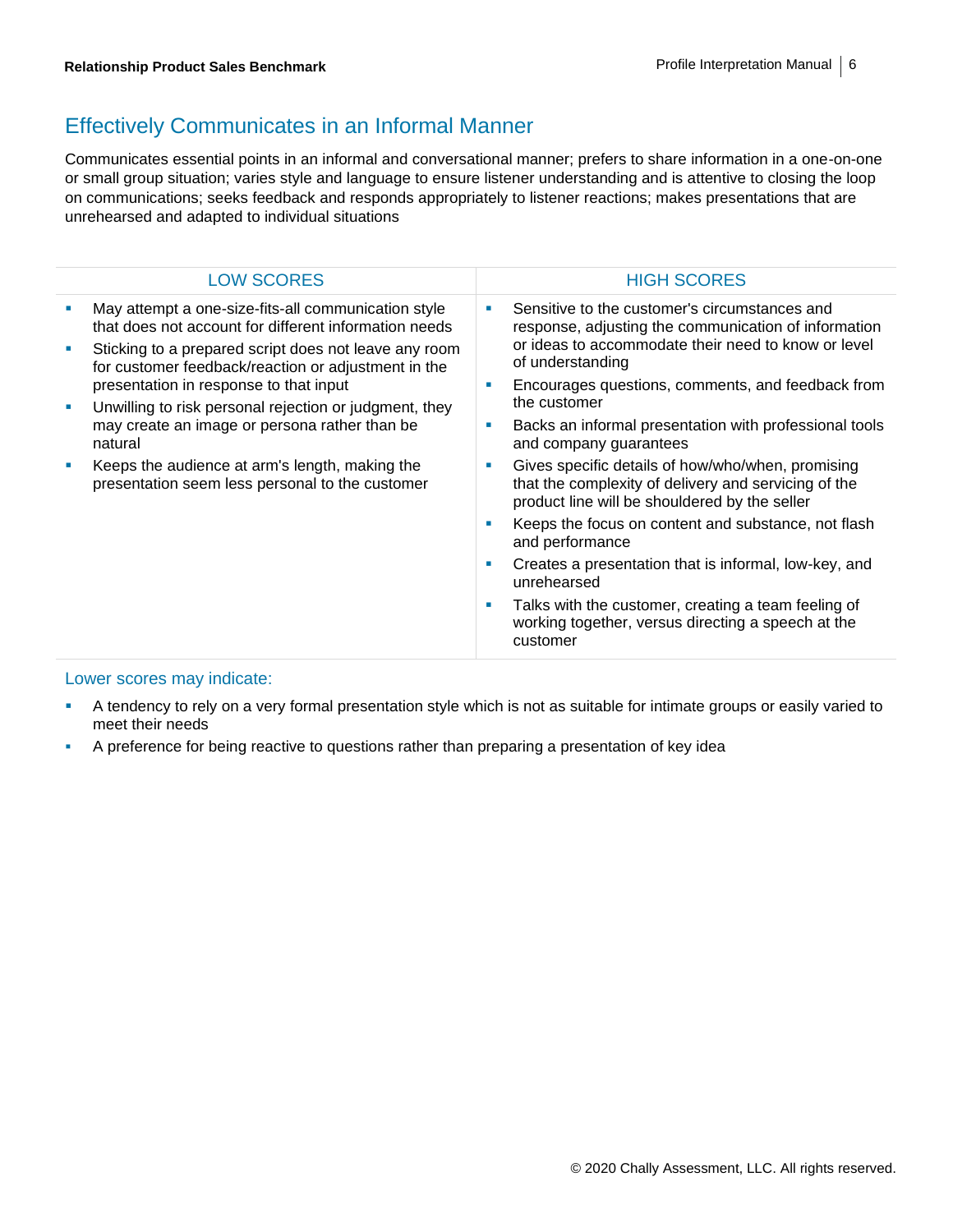## Drives Toward Success by Systematically Managing Accounts

Consistently meets or exceeds sales targets through personally controlling the critical aspects of the sales processes; systematically works each account plan and anticipates problems in order to work around them; is driven to win customers' attention and treats their business as an honor, never letting them feel taken for granted

| <b>LOW SCORES</b>                                                                                                                     |                                                                                                                | <b>HIGH SCORES</b>                                                                                                                                                     |
|---------------------------------------------------------------------------------------------------------------------------------------|----------------------------------------------------------------------------------------------------------------|------------------------------------------------------------------------------------------------------------------------------------------------------------------------|
| May adopt a casual or relaxed approach that fails to<br>project personal commitment or dedication                                     |                                                                                                                | Meets or surpasses sales goals as a means to gain<br>more freedom and independence                                                                                     |
| Is comfortable with achieving average results, rising<br>above the bottom of the performance chart but not<br>striving to be the best | г<br>order to ensure the success of plans<br>Concentrates full energy and attention on<br>г<br>valued they are | Maintains personal control over those aspects of the<br>sales and delivery process identified as top priorities<br>Sets high self-expectations and holds associates to |
| Adopts a more interdependent and team-oriented<br>approach to accomplishing goals                                                     |                                                                                                                | the same stringent standards of dedication<br>Expects to encounter barriers a fair percentage of the                                                                   |
| May depend too much on fate or 'being in the right<br>place at the right time' rather than plan and work to<br>make things happen     |                                                                                                                | time and prepares to deal with setbacks or delays in                                                                                                                   |
| Expects account management plan to proceed<br>without the need for careful monitoring and<br>contingencies                            |                                                                                                                | systematically accomplishing key tasks<br>Places customers on a pedestal and shows them how                                                                            |
| Can take customer relationships for granted and may<br>not work at continually demonstrating appreciation for<br>the business         |                                                                                                                |                                                                                                                                                                        |
|                                                                                                                                       |                                                                                                                |                                                                                                                                                                        |

- A drive for excellence through a more flamboyant or charismatic approach
- A comfort with achieving average results; it is not imperative to be the best, it is important not to be at the bottom of the performance charts
- **•** An expectation that things will go as planned without the need for careful monitoring and contingencies
- A more interdependent and team-oriented approach to accomplishing goal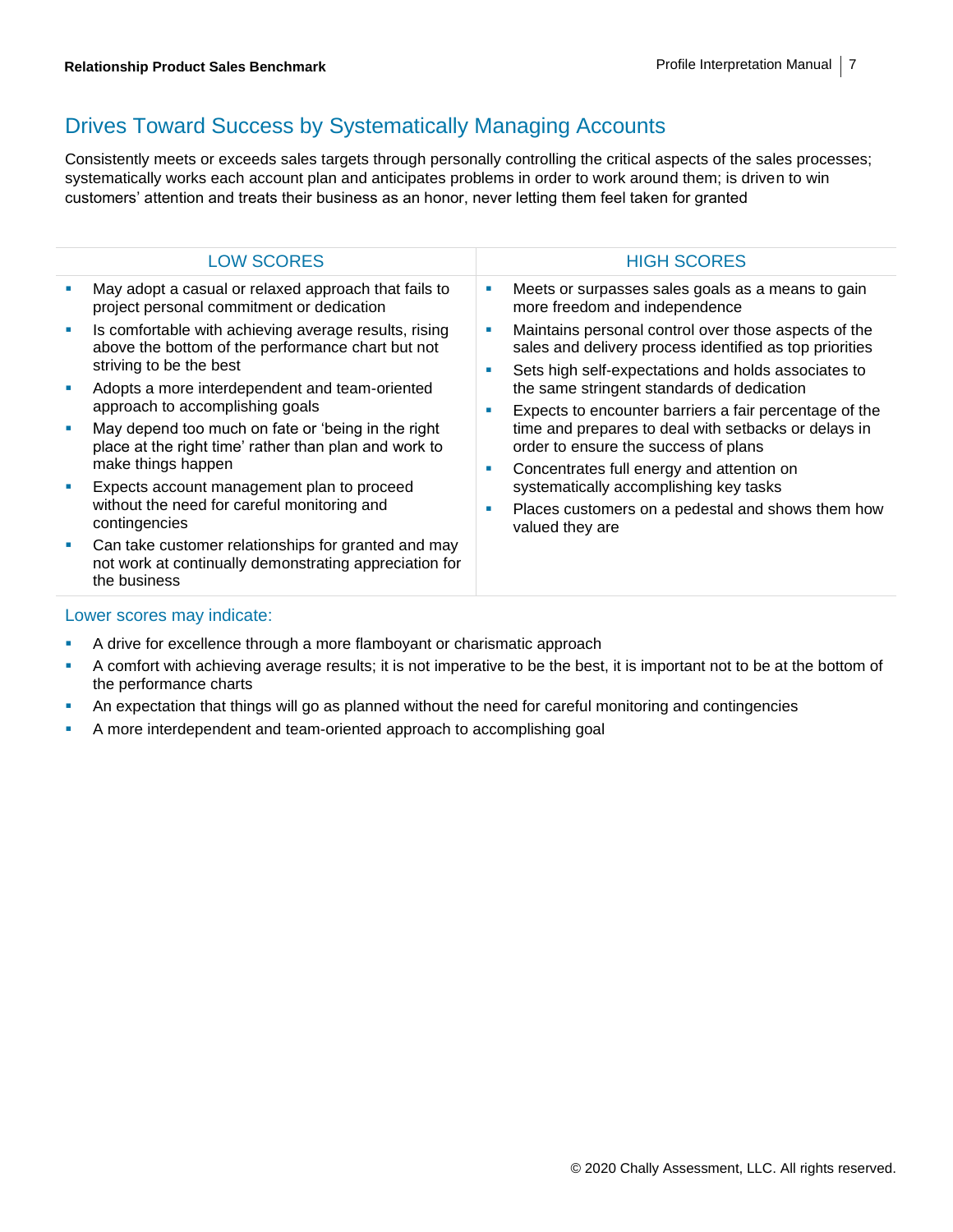#### Expands Relationships and Networks Within Accounts

Networks throughout an existing customer's organization to identify opportunities for expanding product or service purchases; uses established contacts as a referral base to identify new areas for expanded usage of currently sold products/services and new opportunities for expanded sales offerings; seeks to increase the volume of purchases by establishing relationships with multiple users

|    | <b>LOW SCORES</b>                                                                                                                                                                |         | <b>HIGH SCORES</b>                                                                                                                                                             |
|----|----------------------------------------------------------------------------------------------------------------------------------------------------------------------------------|---------|--------------------------------------------------------------------------------------------------------------------------------------------------------------------------------|
| I. | Is uncomfortable expanding the contact base within<br>the customer's organization beyond the initial contact                                                                     | ш       | Expands relationships to include other potential users<br>in the organization by networking through satisfied                                                                  |
| I. | Expects the initial or primary customer contact(s) to<br>be the funnel of any additional opportunities within the<br>organization and conducts all business with that<br>contact | ш       | contacts<br>Regularly audits customer relationships to uncover<br>opportunities to build a place in the customer 'family'<br>and solicit referral sales from the main contacts |
| ш  | Takes repeat business for granted and depends upon<br>the customer to initiate additional or altered needs for<br>products or services                                           |         | Monitors changes in the customer's focus or<br>specifications that would alter the existing business<br>contract                                                               |
| ш  | Focuses on servicing immediate needs at the<br>expense of recognizing and addressing additional or<br>future needs that could be met                                             | M.<br>ш | Watches for new trends in the industry that could<br>impact customer needs or service capabilities<br>Establishes a plan to deal with the customer's                           |
| ×  | Inconsistently tracks or reviews consumption, allowing<br>a deterioration of sales cues generated by inventory<br>management                                                     |         | ordering patterns                                                                                                                                                              |

- **•** A focus on "share of wallet" for currently sold products and a discomfort with expanding the contact base within an organization
- **•** A tendency to let the customer take charge of the order process once the account is established
- **•** A tendency to pigeonhole the customer and not be on the lookout for new applications to sell